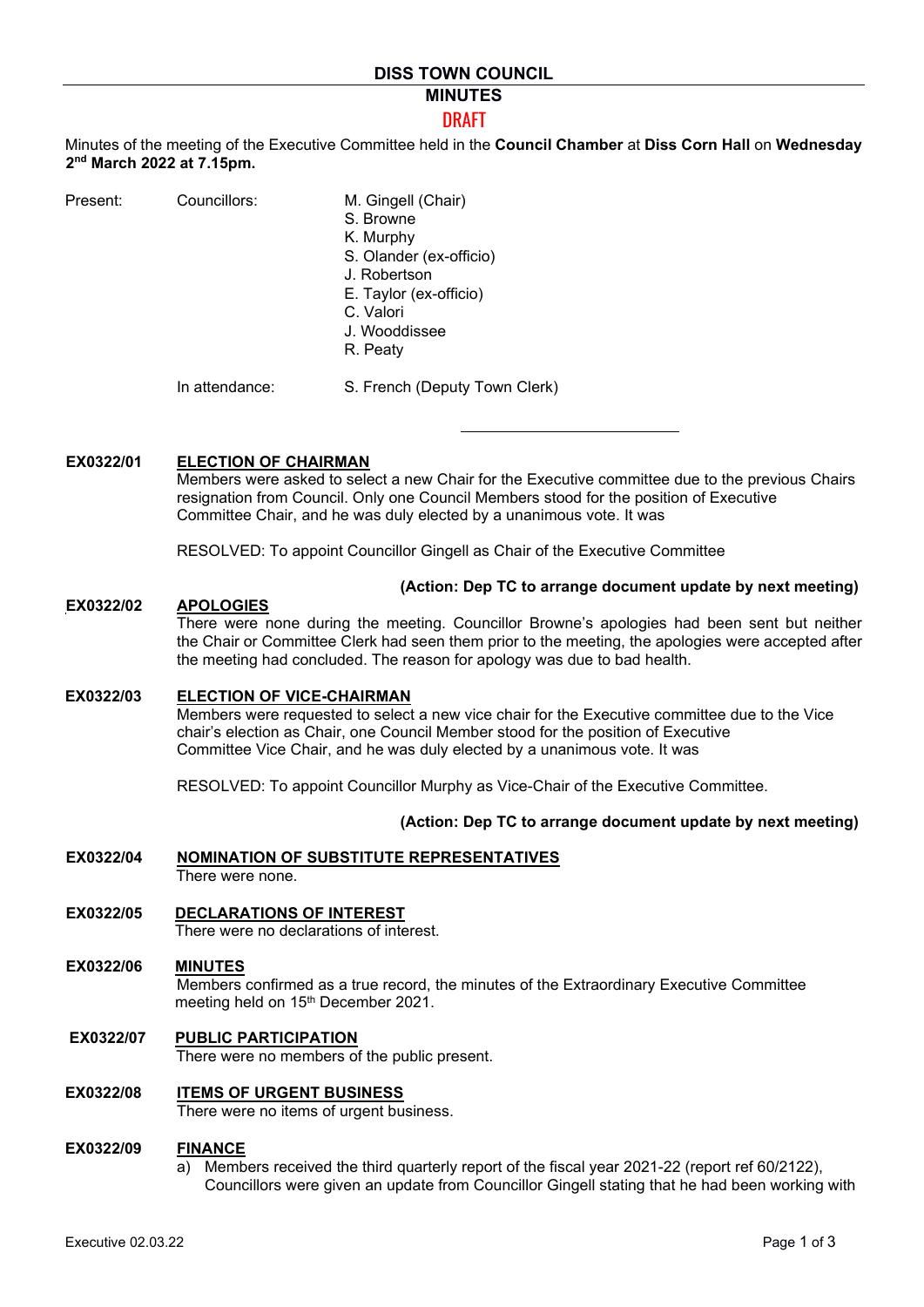the RFO on the reports to improve the I&E reporting. They are working collaboratively on a spreadsheet that will produce documents that were easier for Councillors understand.

- b) Members received a report regarding the review of internal controls (report ref 61/2122 and 62/2122)
- c) Members received a copy of the interim internal auditor report, and it was noted.

|              | Appendix A. | Page 11 at 6.18 spelling error, 11.15 the clerk and RFO shall act with the Chair of<br>the Executive committee, take out Council Leader.                            |
|--------------|-------------|---------------------------------------------------------------------------------------------------------------------------------------------------------------------|
|              | Appendix B. | No changes.                                                                                                                                                         |
|              | Appendix C. | Council would like the new beacon in the park added to the Insurance schedule.<br>Council has fourteen iPad and not thirteen as stated in the report. It was agreed |
| that Council |             | would like to go ahead with the 5-year insurance term with an option to change at 3<br>years.                                                                       |
|              | Appendix D. | No changes to Plan.                                                                                                                                                 |
| and would    | Appendix E. | Council agreed that this document should be completed and revised by the Clerks<br>and brought back with changes to the FC meeting.                                 |
|              | Appendix F. | Councillors discussed and agreed removing the Council Leader and replacing with<br>Executive Chair.                                                                 |
|              | Appendix G. | No changes to report.                                                                                                                                               |
|              | Appendix H. | Councillors were made aware there is no financial cover from the FSA for money<br>held in any bank for a council of our size. It was                                |

### RESOLVED:

To recommend to Full Council the adoption of the above reports and documents with the minor amends completed as per above appendixes.

#### **(Action: RFO/Dep TC immediately )**   $E X 0322/10$

a) Members discussed and approved the revised GDPR Policy.

b) Members discussed and approved the new Communications Policy.

c) Members approved a revised Extreme Weather Policy with the following amendment at 8.2 The clerk's discretion needs to be put into this point.

d) Members discussed and approved the revised Staff Training Policy,

e) Members discussed and approved the revised Whistle Blowing Policy once the following changes had been made. Item 4.1 The matter must be referred to the council leader and Executive Chair.

f) Members discussed and approved a revised Disciplinary Policy (copy details herewith).

g) Members discussed and approved an elected member Training Policy with the following small amendment. The council ensures instead of will.

## **(Action: Dep Town Clerk, immediately )**

# **EX0322/11 STRATEGIC PLAN**

Members considered progress on the Strategic Plan actions.

# **EX0322/12 JOB DESCRIPTION**

Members considered the Deputy Town Clerks job description changes. During the discussion it was agreed that further work was required on this job description. Councillor Wooddissee agreed to redraft the Deputy Town Clerk job description alongside the Town Clerk job description. It was

RESOLVED: To agree to Councillor Wooddissee to work on both the Clerk and Town Clerk Job Descriptions and bring them back to the next Executive meeting in May 2022.

# **(Action: Councillor Wooddissee by next Executive Meeting in May 2022.)**

# **EX0322/13 CONTRACTS**